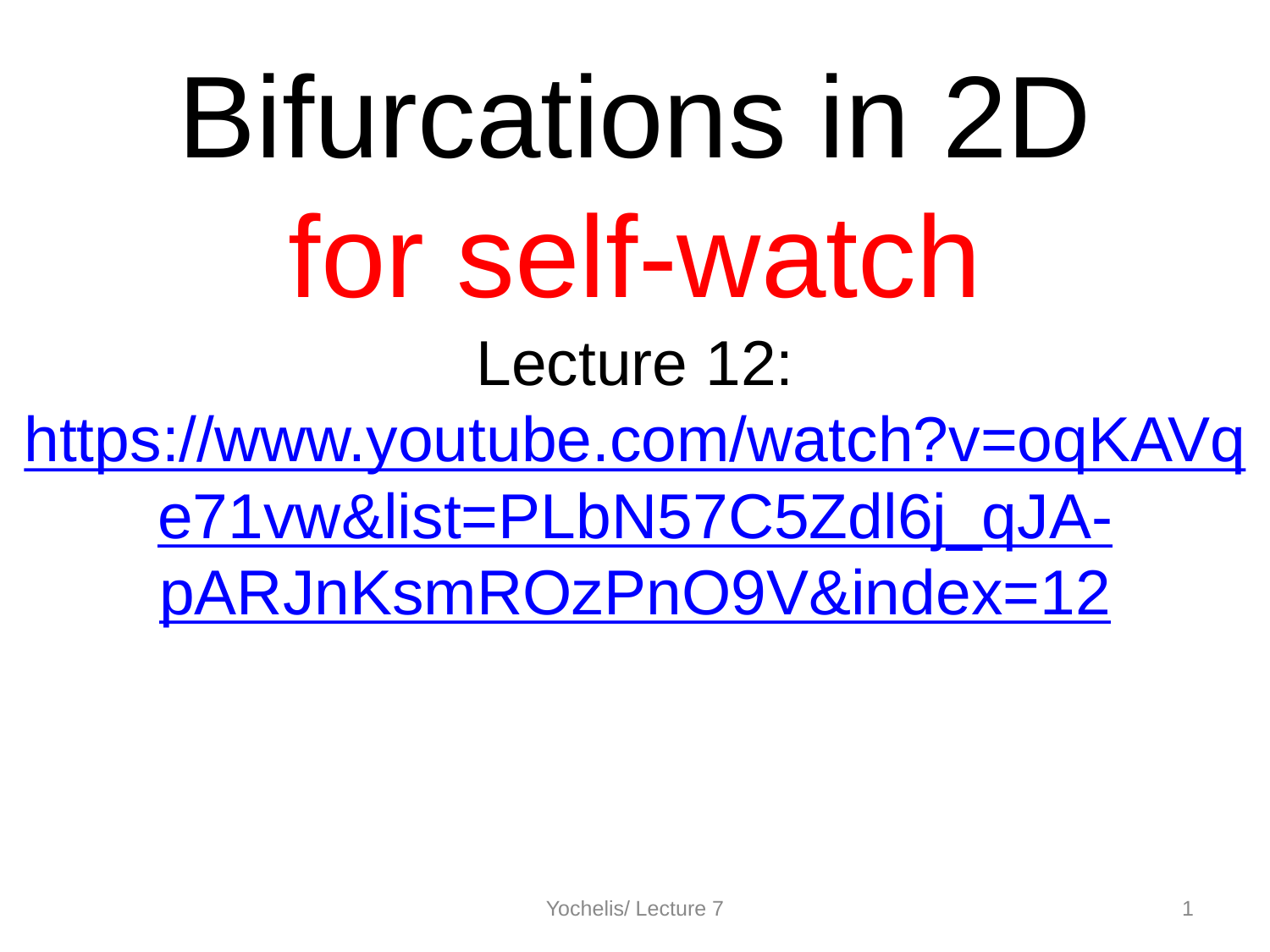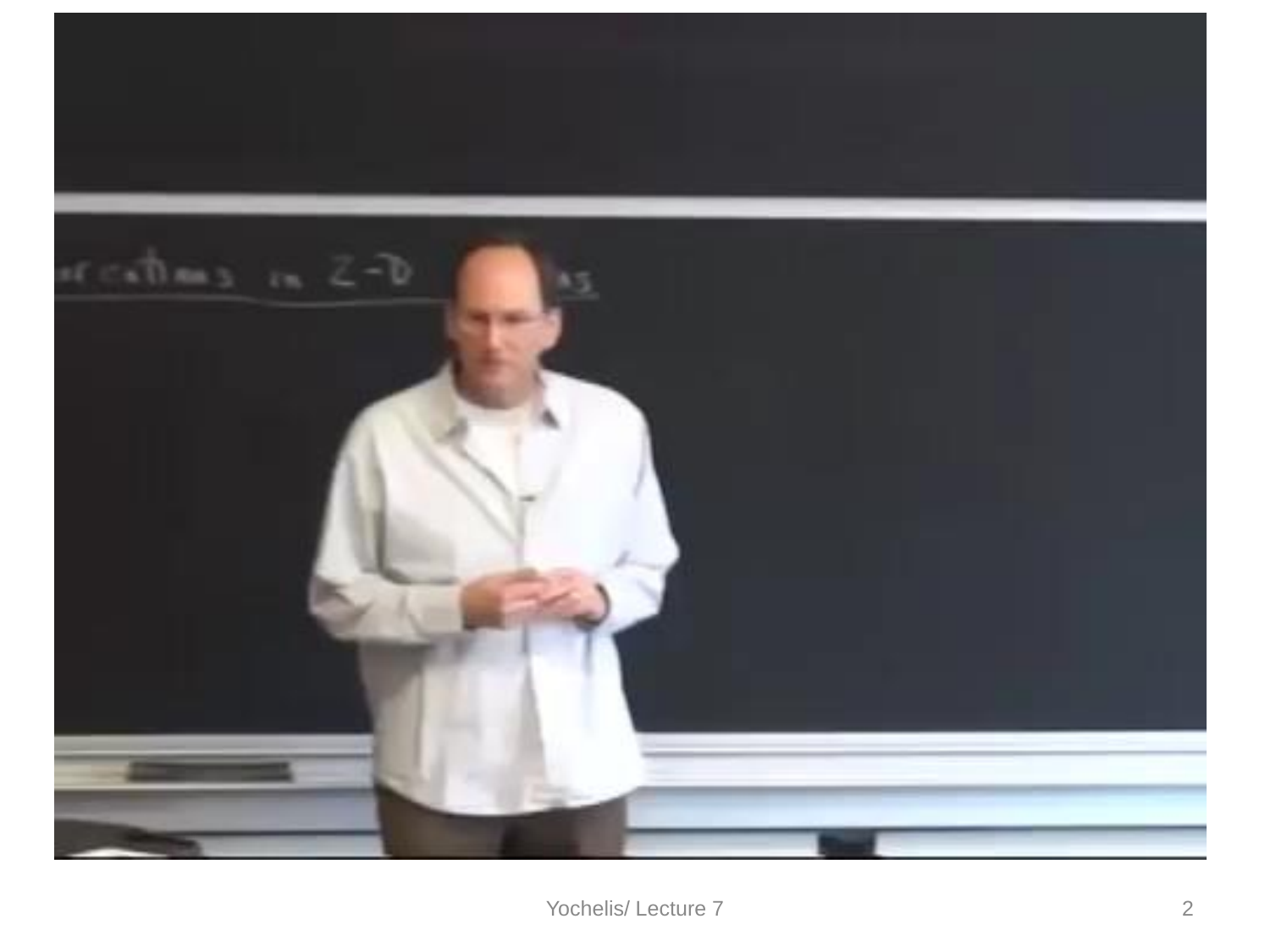Main points to pay attention to:

- The role of eigenvalues
- How bifurcations in 2D are different from 1D
- The role of slow dynamics near the bifurcation onsets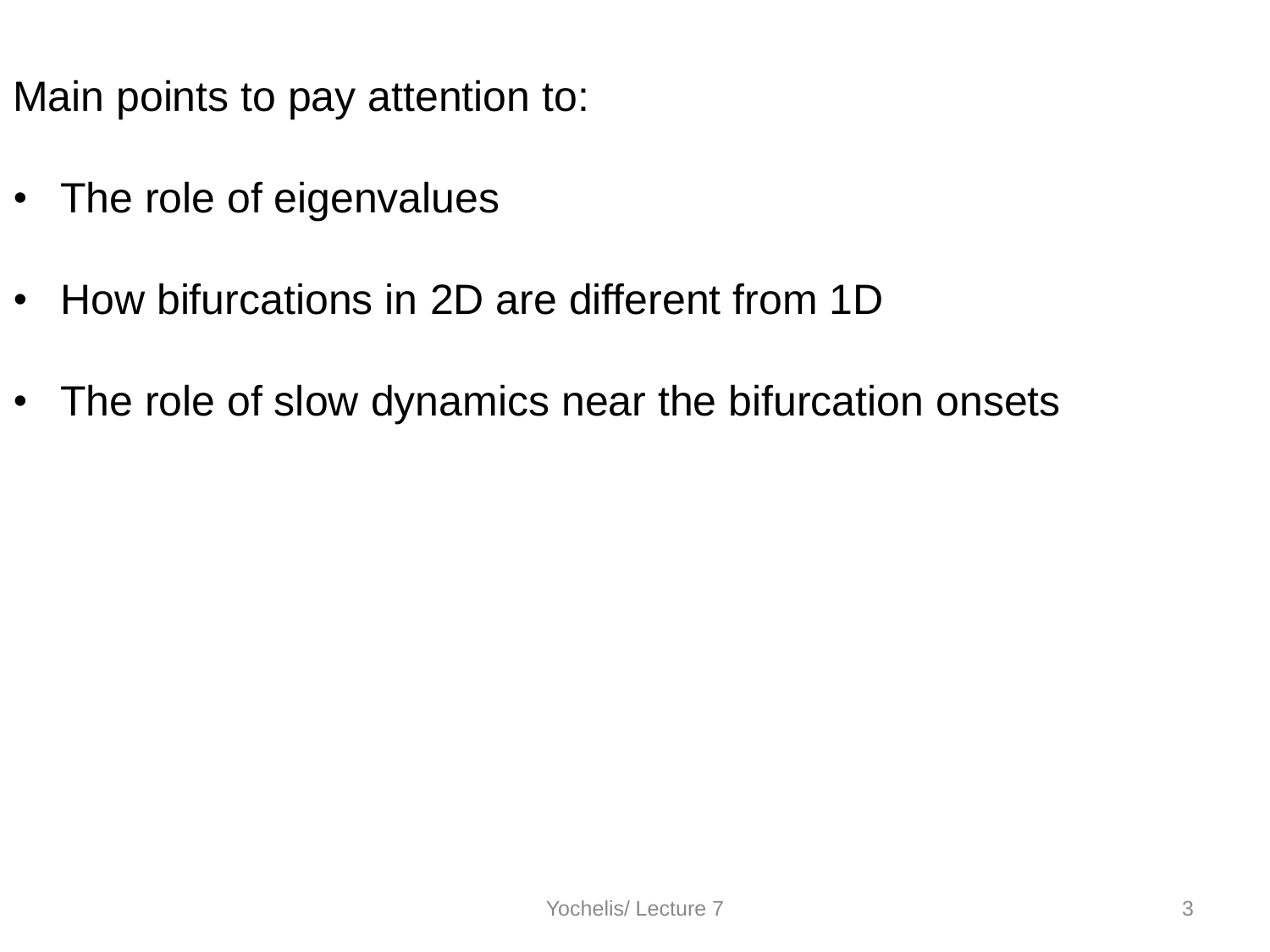# Hopf bifurcation for self-watch Lecture 13: [https://www.youtube.com/watch?v=qV0tCro](https://www.youtube.com/watch?v=qV0tCroLOHk&list=PLbN57C5Zdl6j_qJA-pARJnKsmROzPnO9V&index=13) LOHk&list=PLbN57C5Zdl6j\_qJApARJnKsmROzPnO9V&index=13

Till ~ 58:00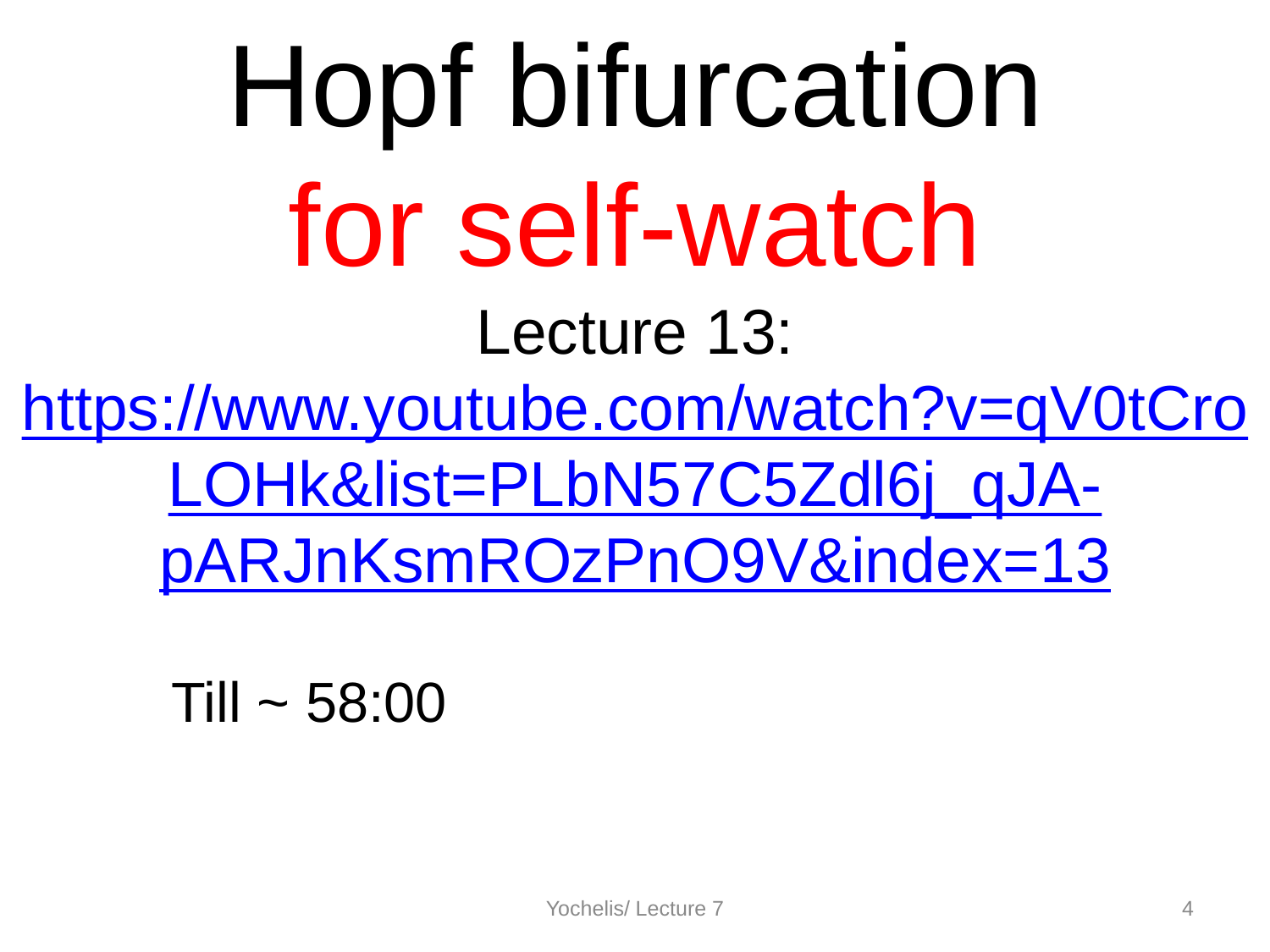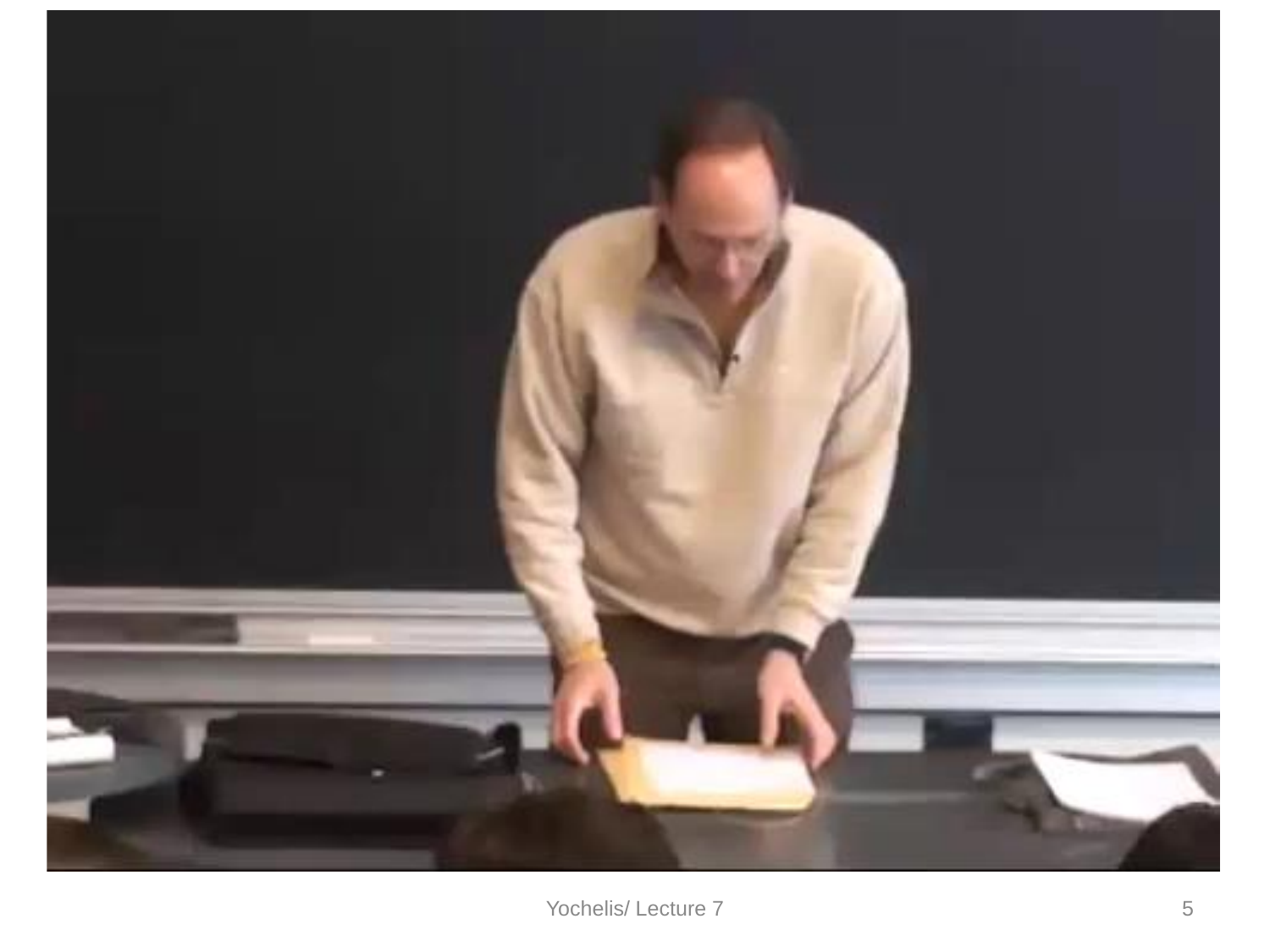Main points to pay attention to:

- Onset of oscillations
- Super- and sub-critical bifurcations
- Why is it important to understand the amplitude of the oscillation?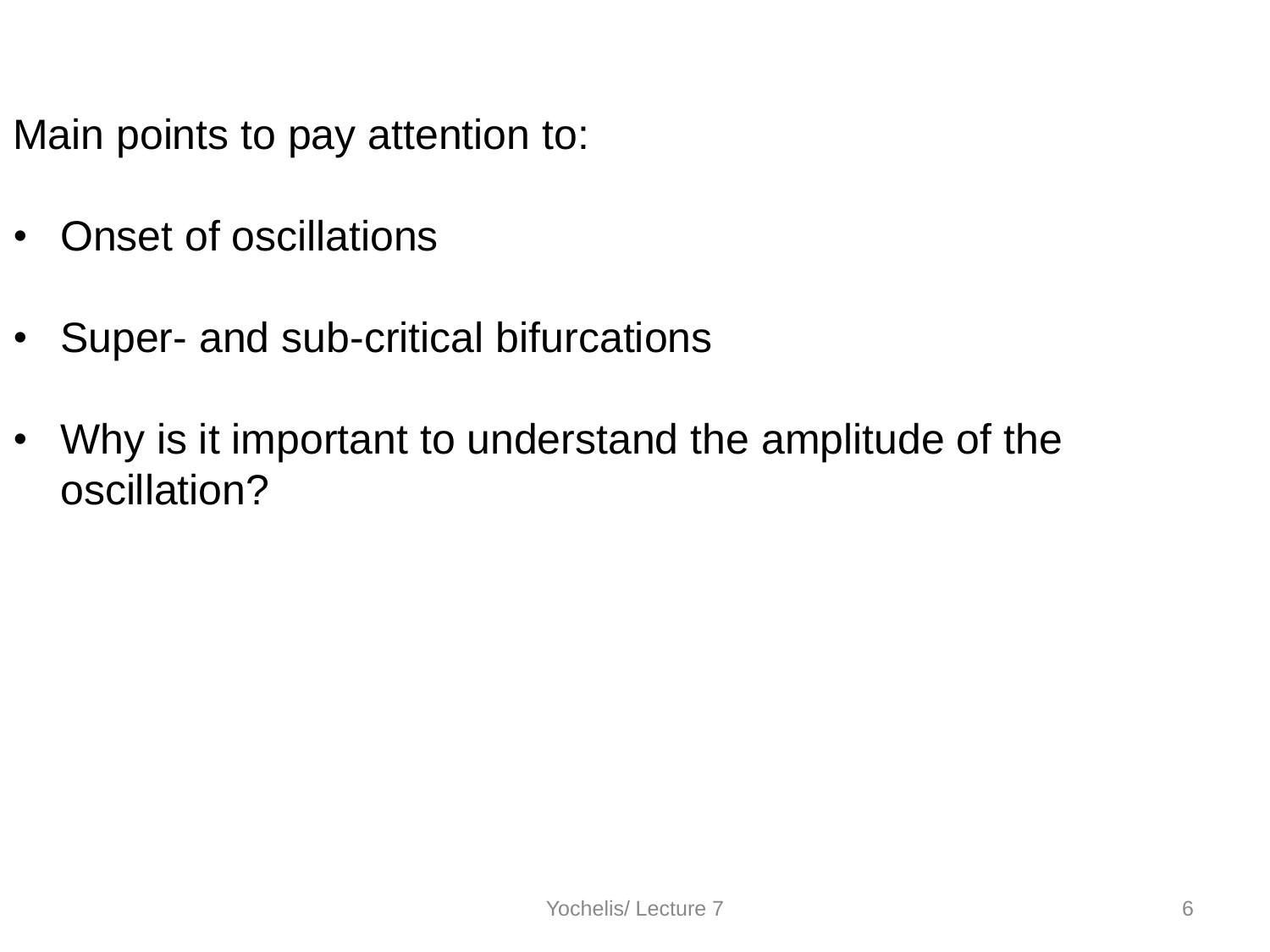### **BIFURCATIONS REVISITED**

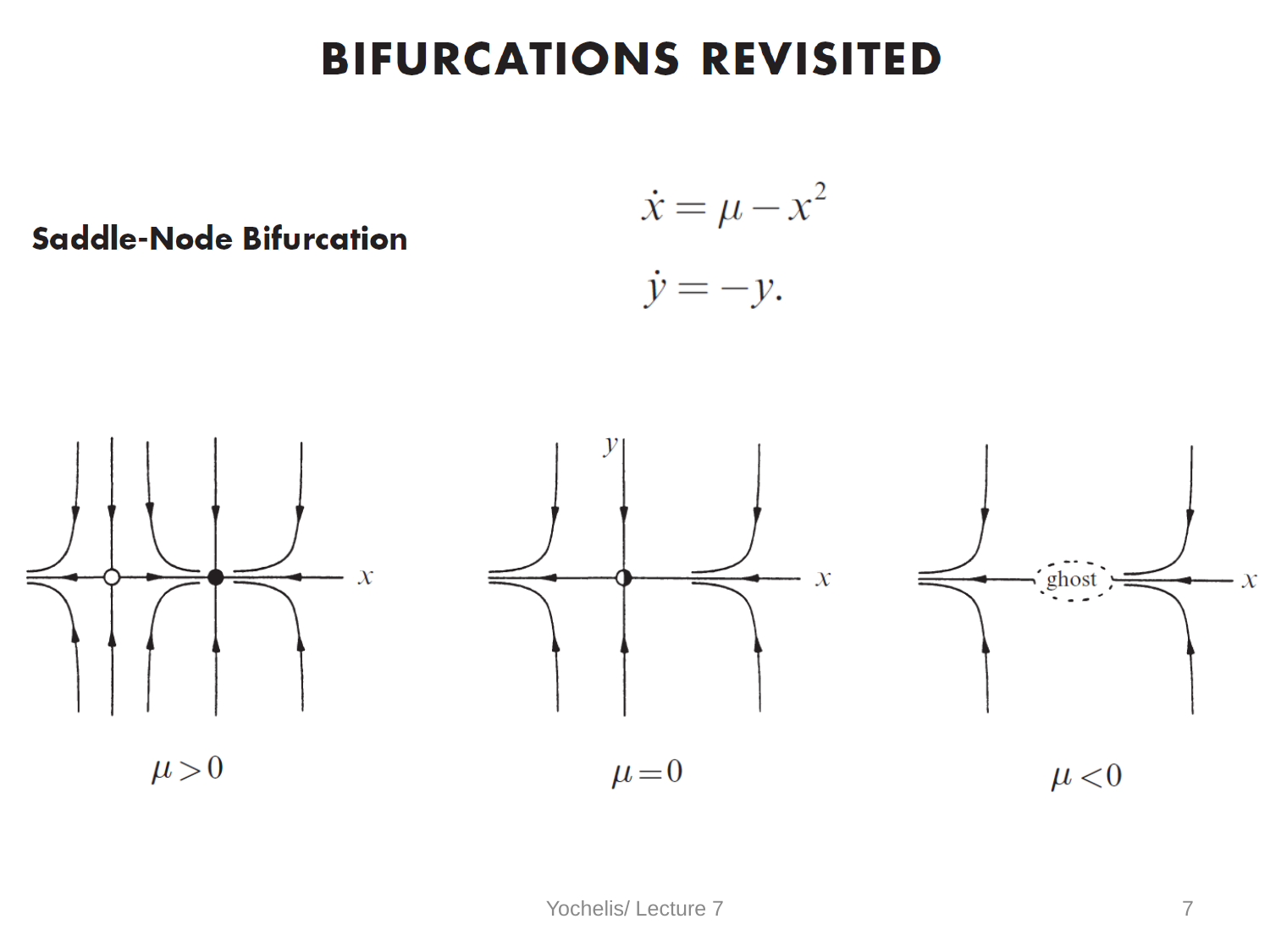**Saddle-Node Bifurcation** 

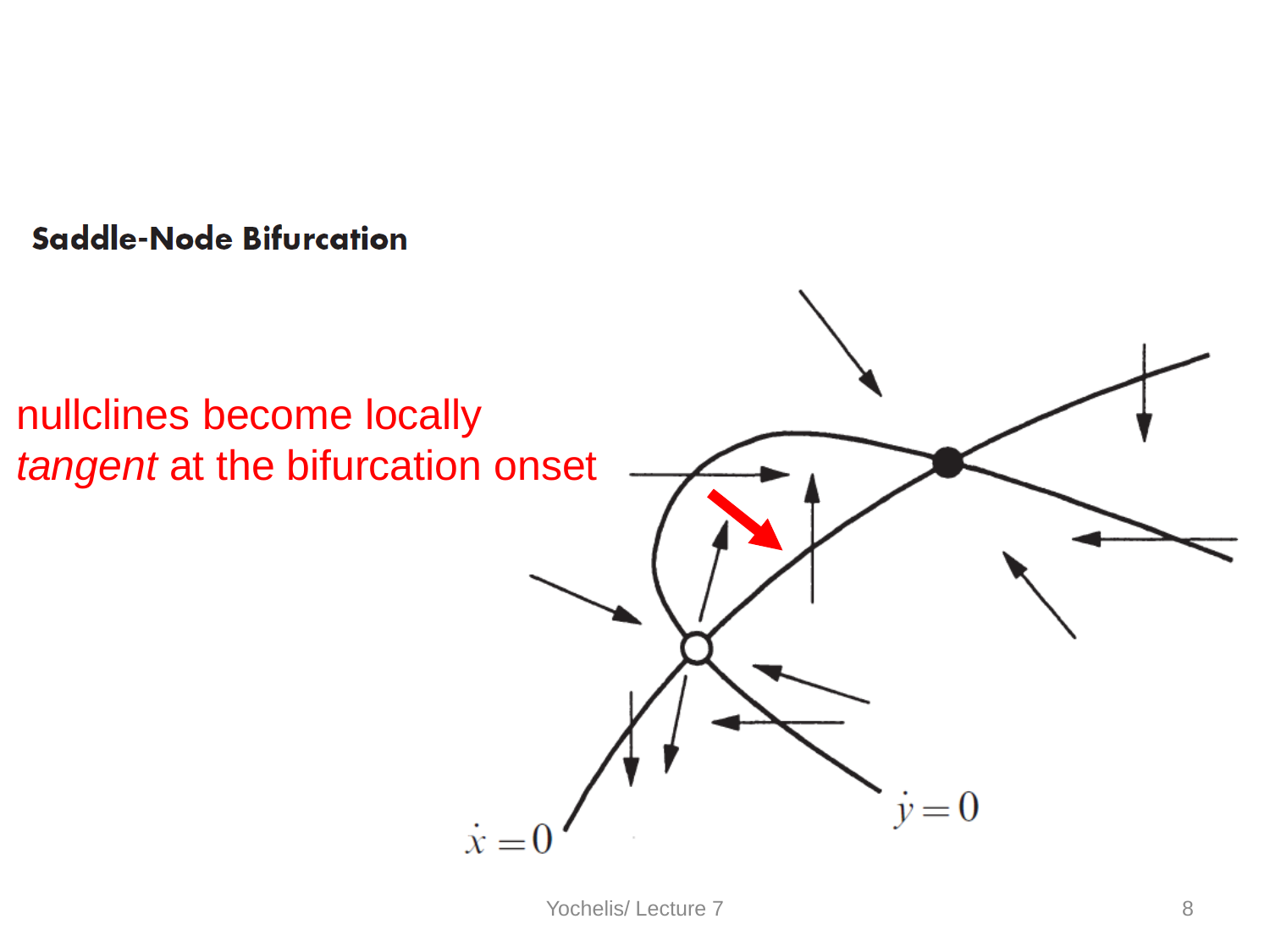# Does the dynamics in *y* axis really matters?

**Saddle-Node Bifurcation** 

$$
\dot{x} = \mu - x^2
$$

 $\dot{y} = -y.$ 

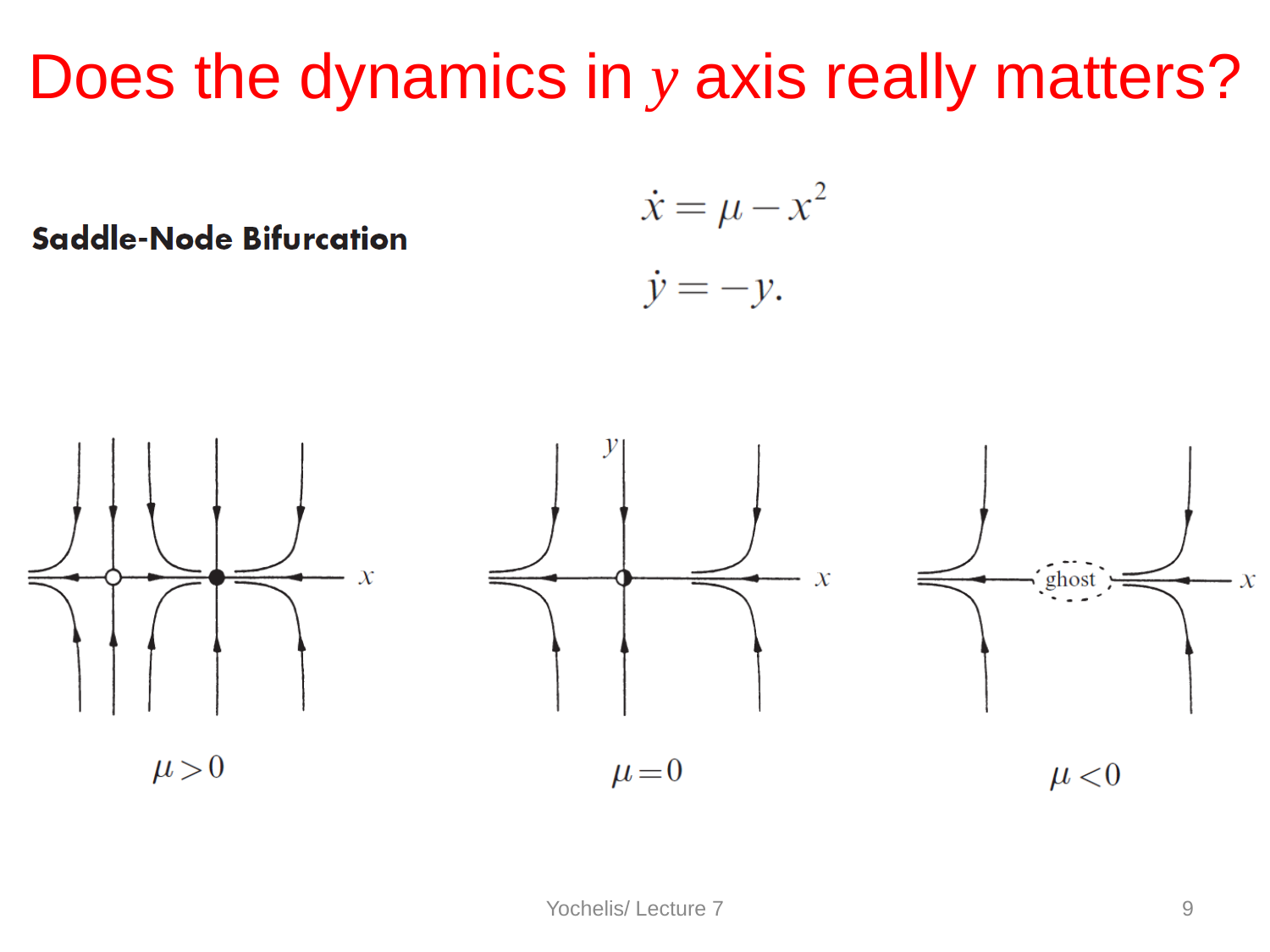## **Hopf Bifurcations**

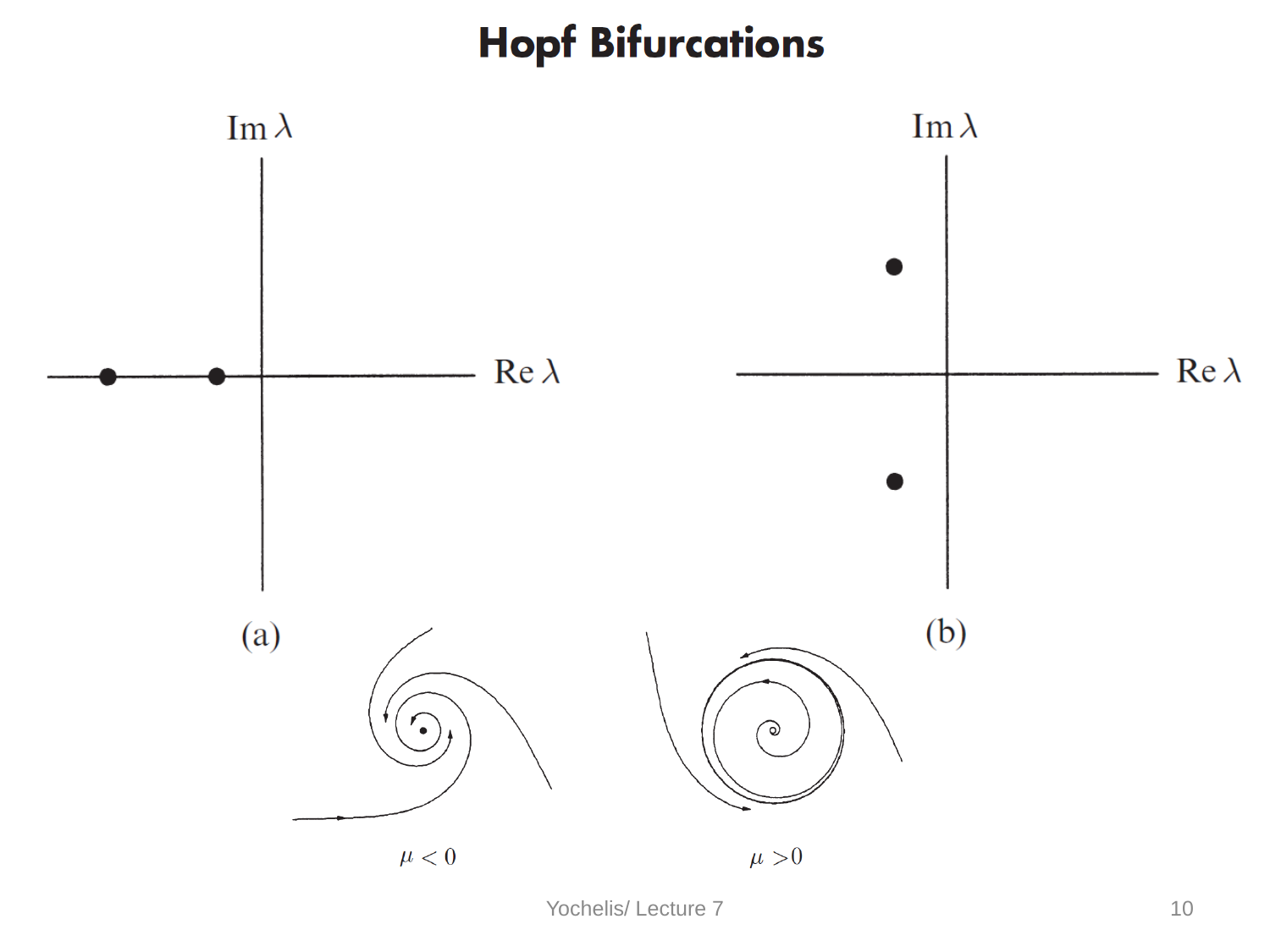### **Hopf Bifurcations**

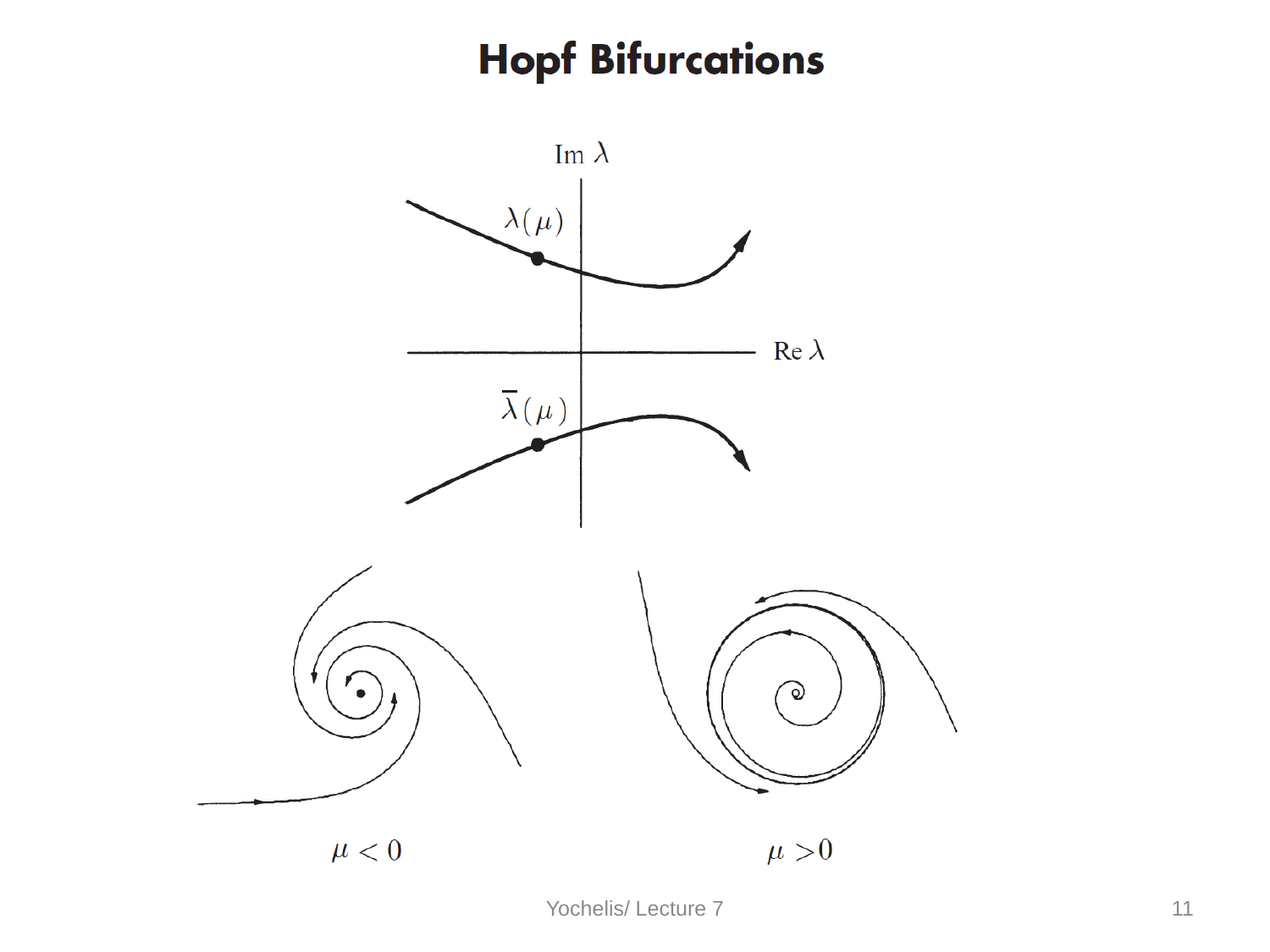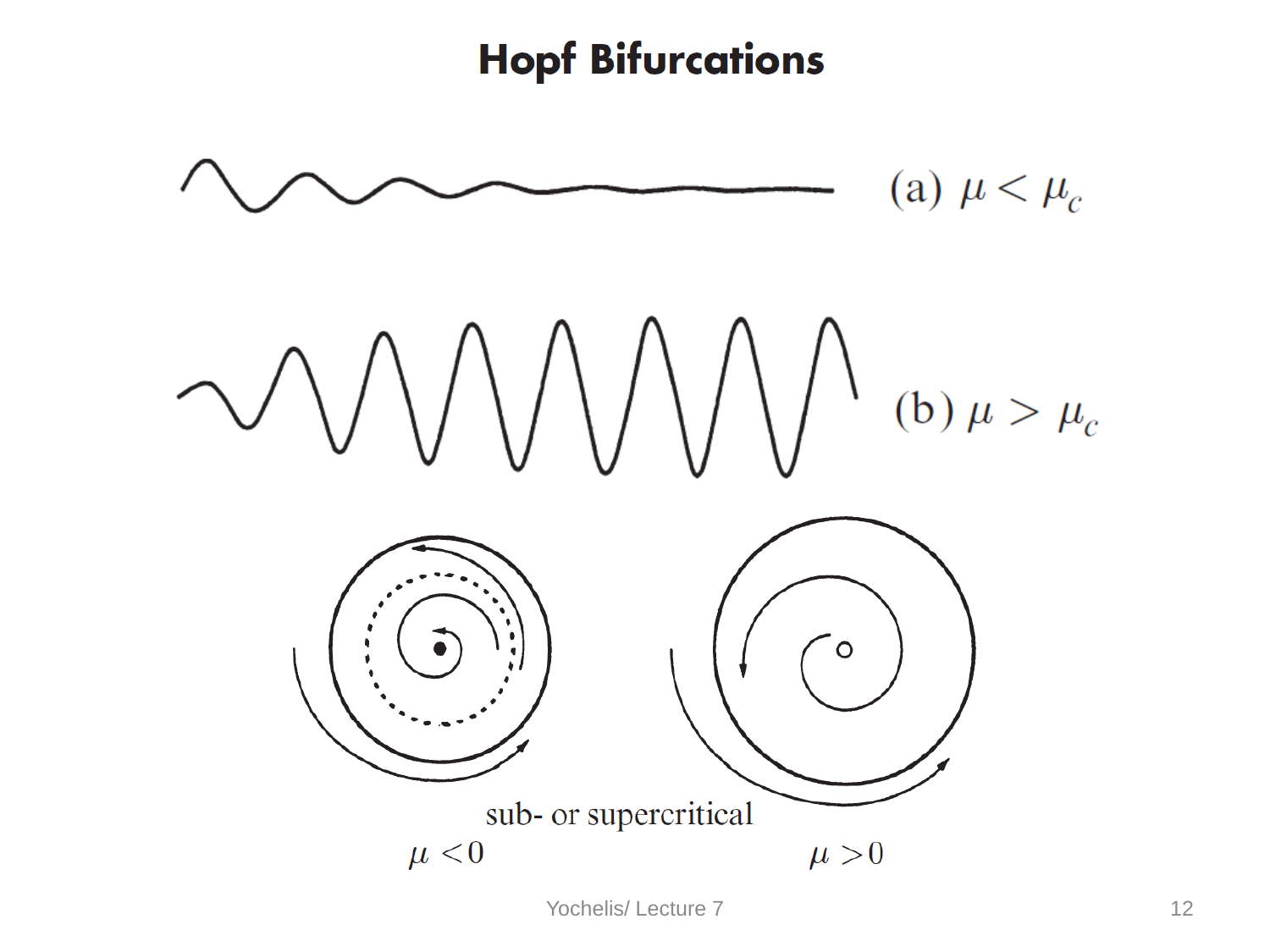#### **Slow dynamics, enslaving and center manifold reduction**

J.D. Crawford, Introduction to bifurcation theory, RPM **63**, 991 (1991)

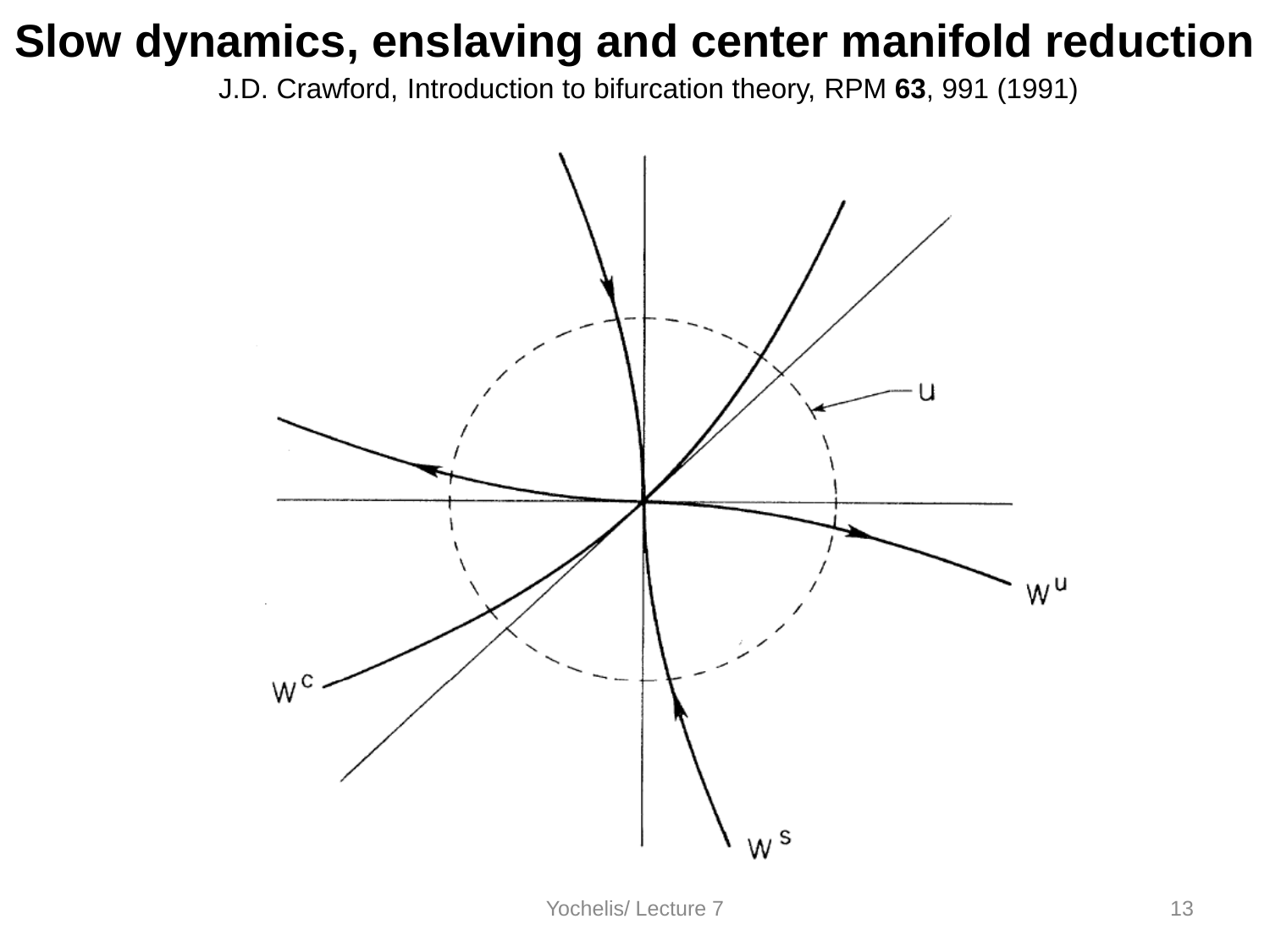#### **Weakly nonlinear analysis**

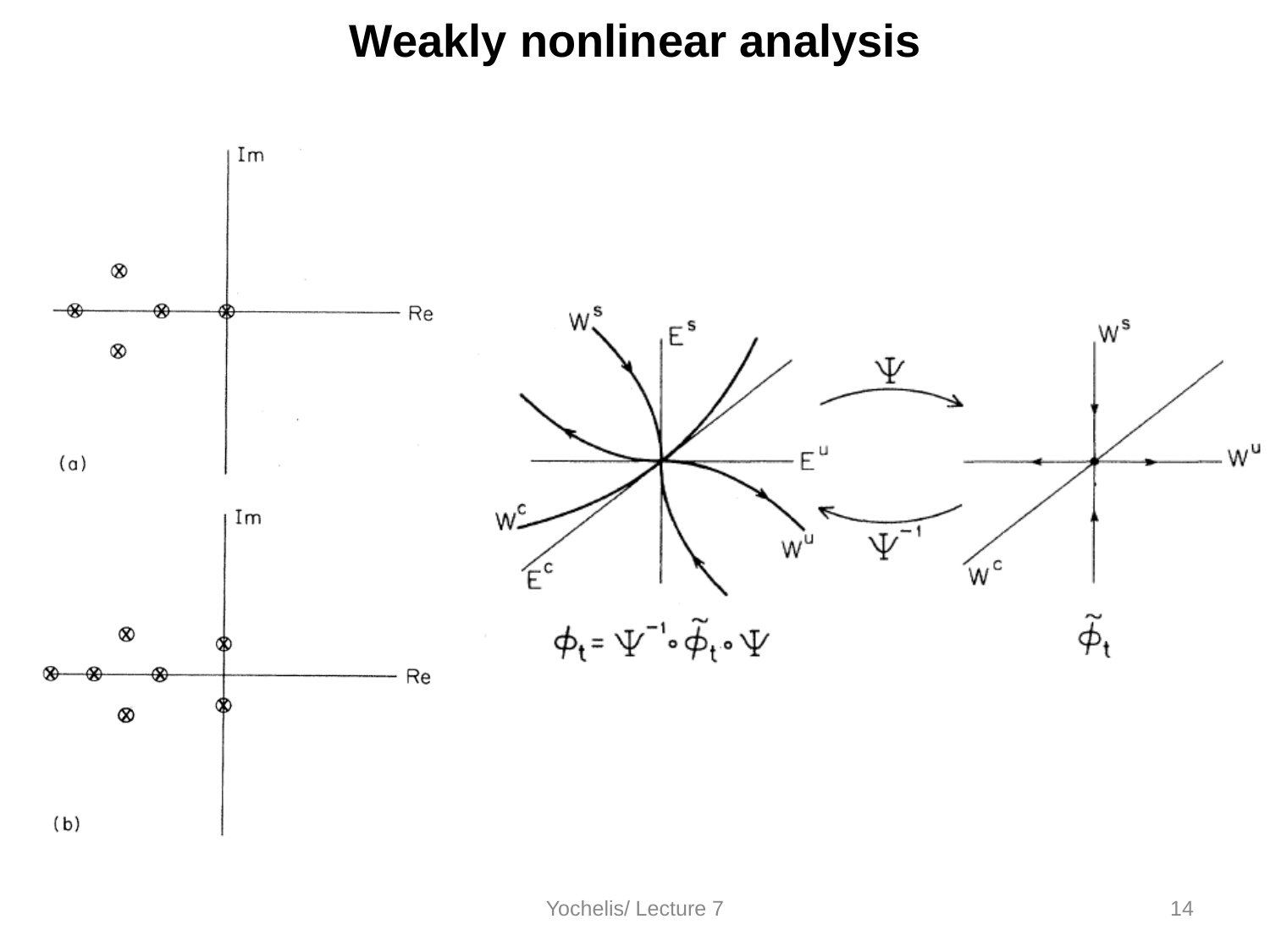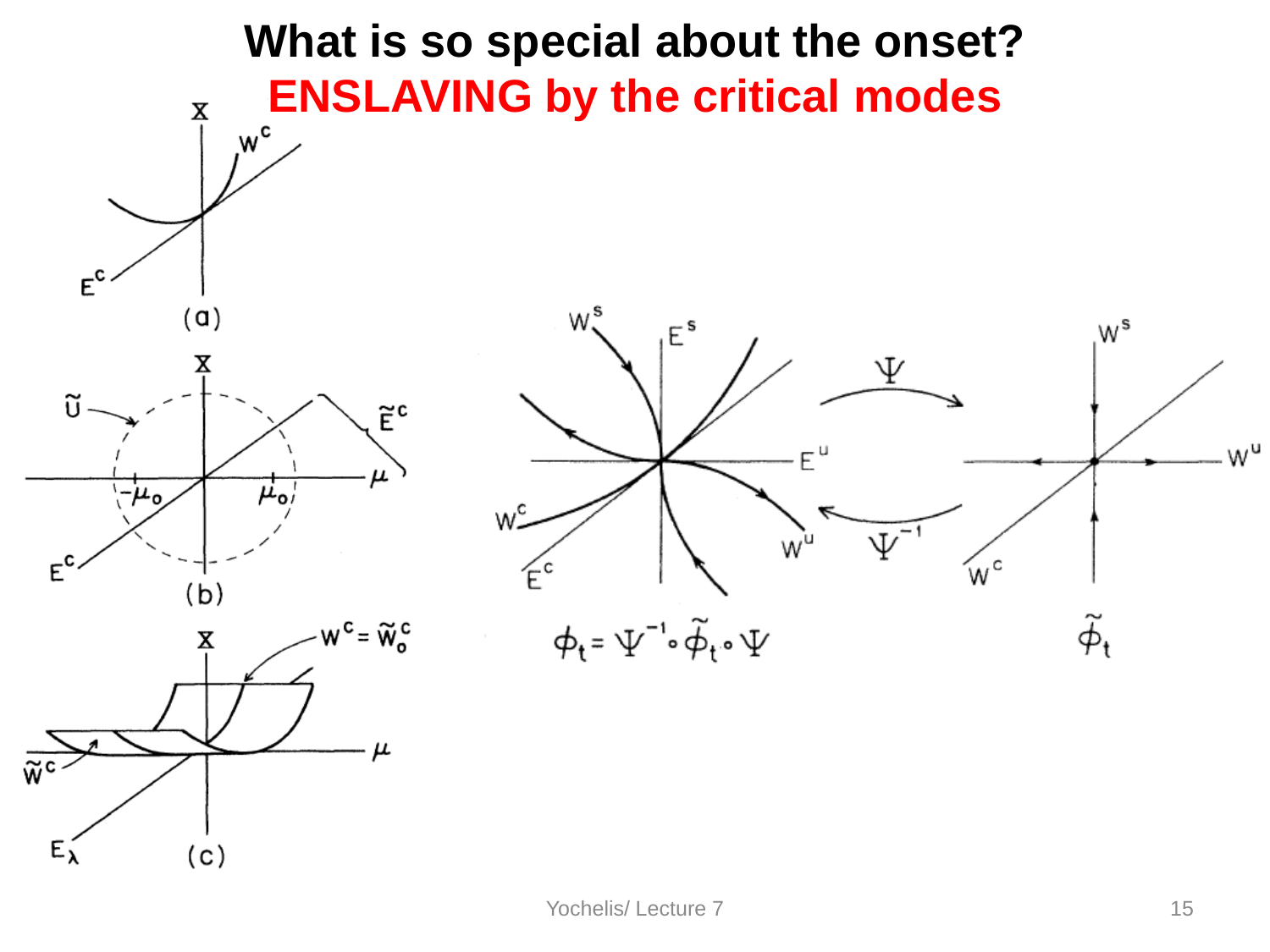- Bifurcation analysis of an arbitrary high dimensional system can be reduced to a simple **normal form**
- The reduction in dimensionality is accomplished by observing that the interesting dynamics near a bifurcation occurs on a low-dimensional subset of phase space called the **center manifold**
- The dimension of this center manifold determines the dimension of the normal form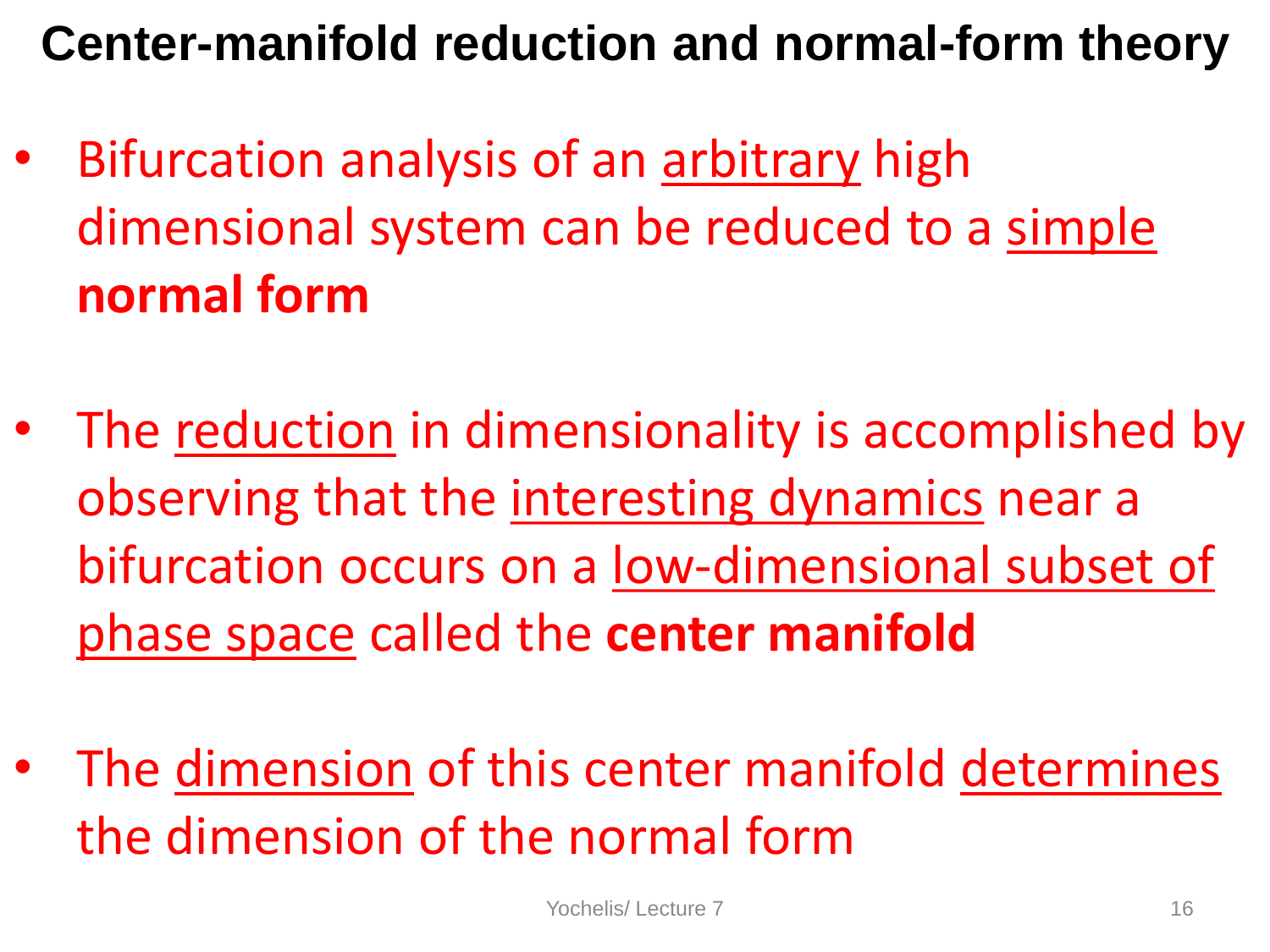(1) Reduction: identify the neutral mode (or modes) at  $\mu = \mu_c$  and restrict the dynamical system to the appropriate center manifold;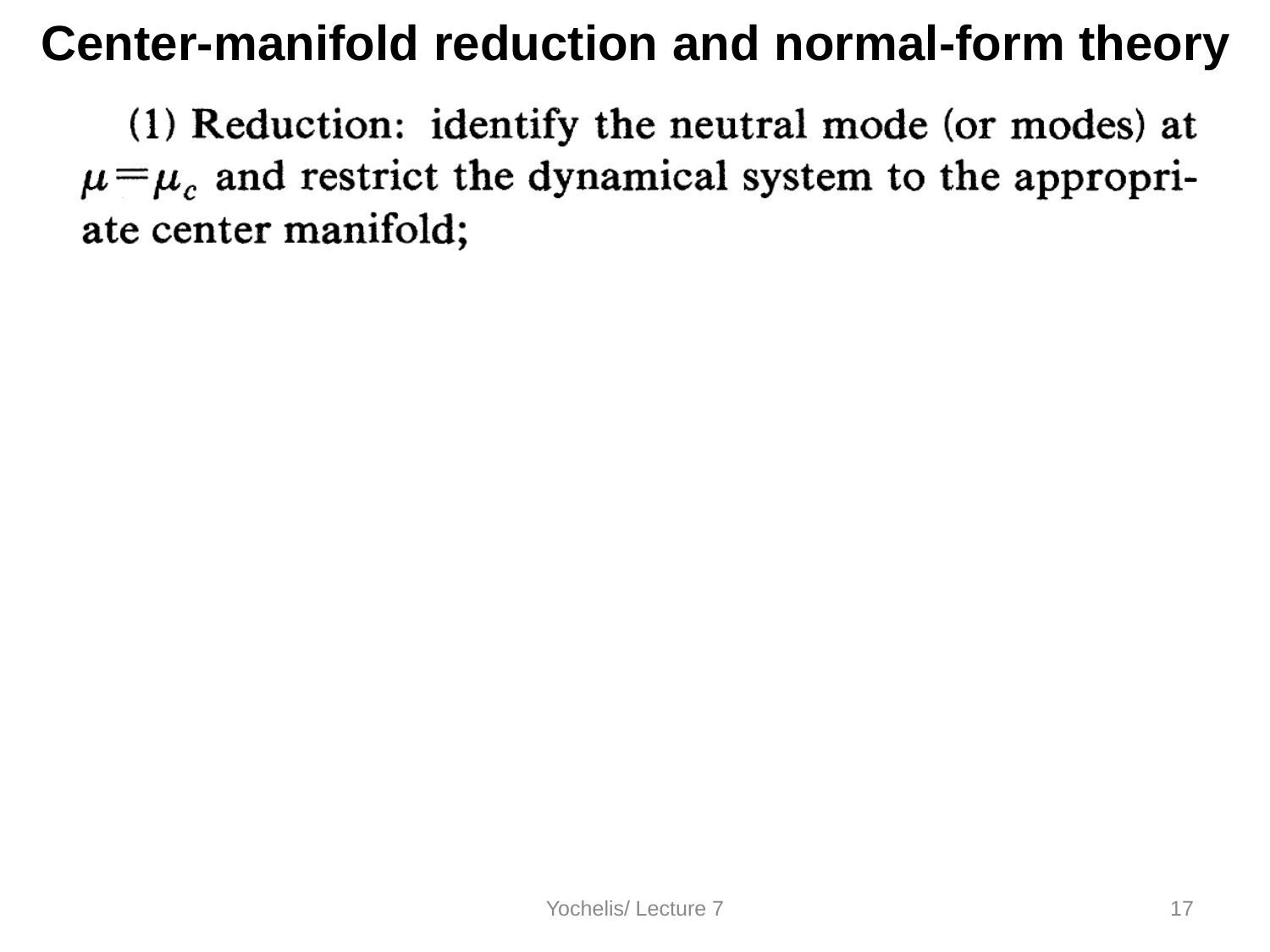(1) Reduction: identify the neutral mode (or modes) at  $\mu = \mu_c$  and restrict the dynamical system to the appropriate center manifold;

(2) Normalization: if possible, put this reduced dynamical system into a simpler form by applying nearidentity coordinate changes. This yields the normal form for the bifurcation;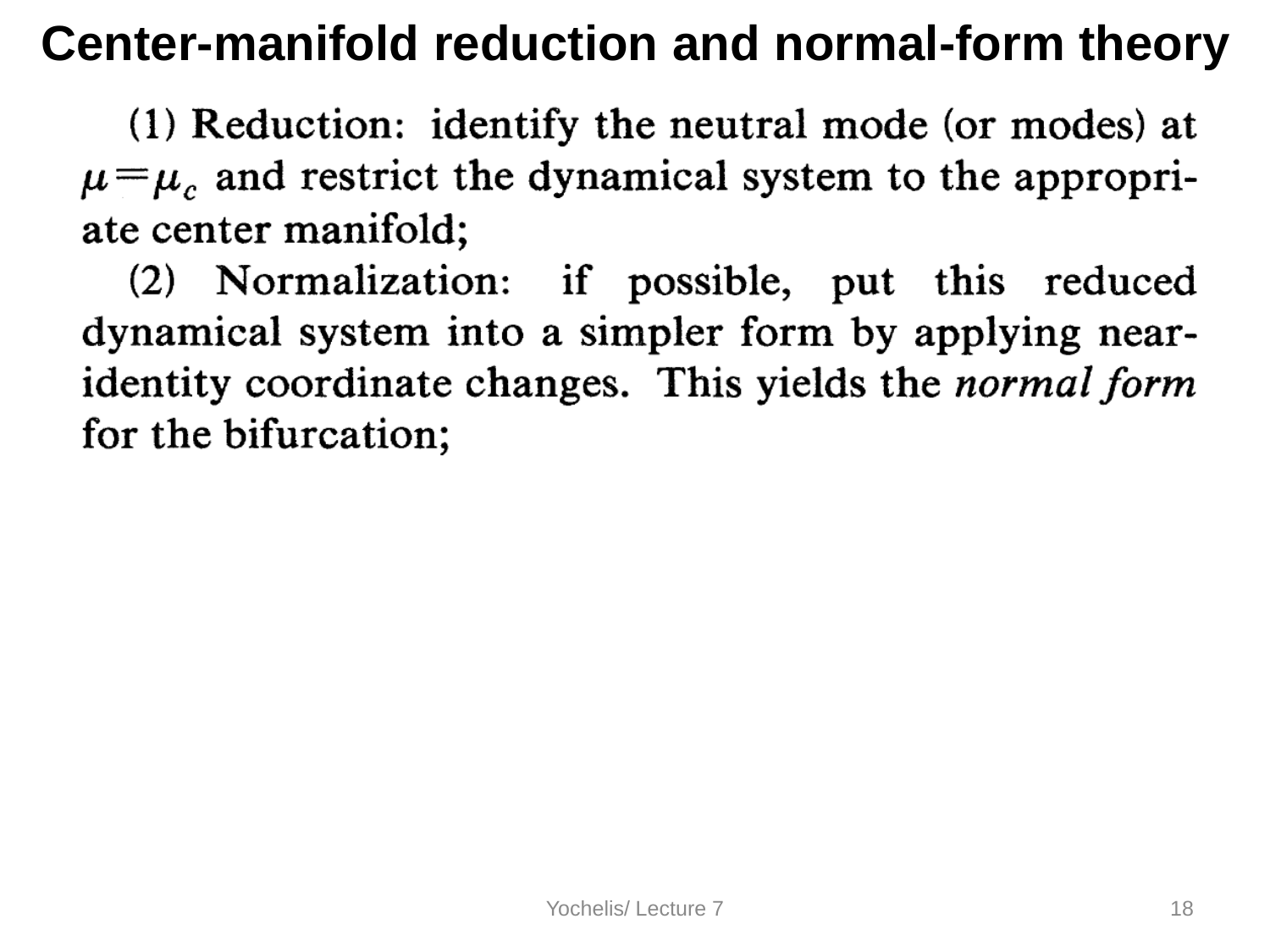(1) Reduction: identify the neutral mode (or modes) at  $\mu = \mu_c$  and restrict the dynamical system to the appropriate center manifold;

(2) Normalization: if possible, put this reduced dynamical system into a simpler form by applying nearidentity coordinate changes. This yields the normal form for the bifurcation;

(3) Unfolding: describe the effects of varying  $\mu$  away from  $\mu_c$  by introducing small linear, and possibly nonlinear, terms into the normal form;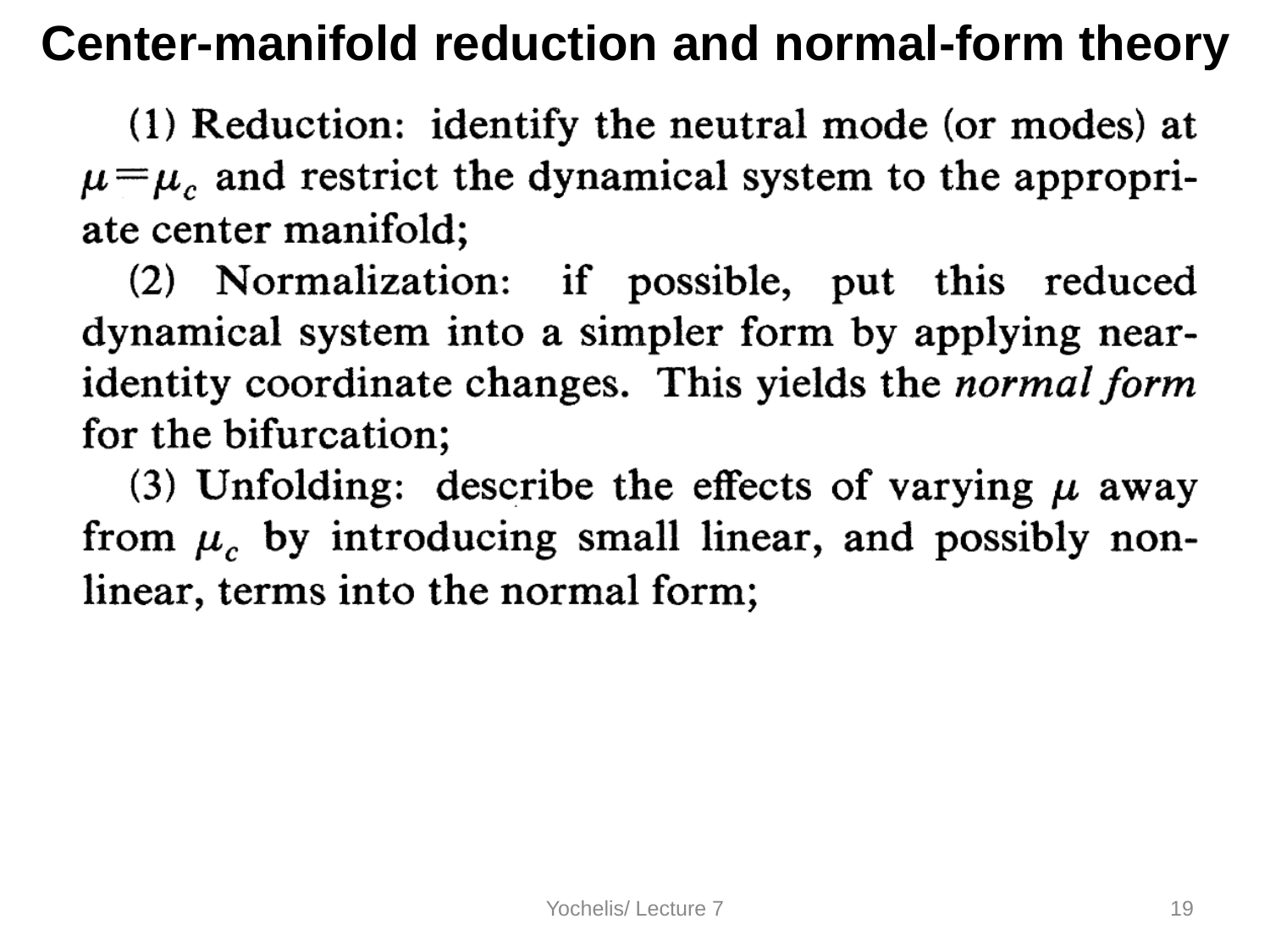(1) Reduction: identify the neutral mode (or modes) at  $\mu = \mu_c$  and restrict the dynamical system to the appropriate center manifold;

(2) Normalization: if possible, put this reduced dynamical system into a simpler form by applying nearidentity coordinate changes. This yields the normal form for the bifurcation;

(3) Unfolding: describe the effects of varying  $\mu$  away from  $\mu_c$  by introducing small linear, and possibly nonlinear, terms into the normal form;

(4) Study the bifurcations described by the unfolded normal form. In this analysis, one truncates the unfolded system at some order and considers the resulting system. Once the truncated system is understood, the effect of restoring the higher-order terms can be discussed.<sup>9</sup>